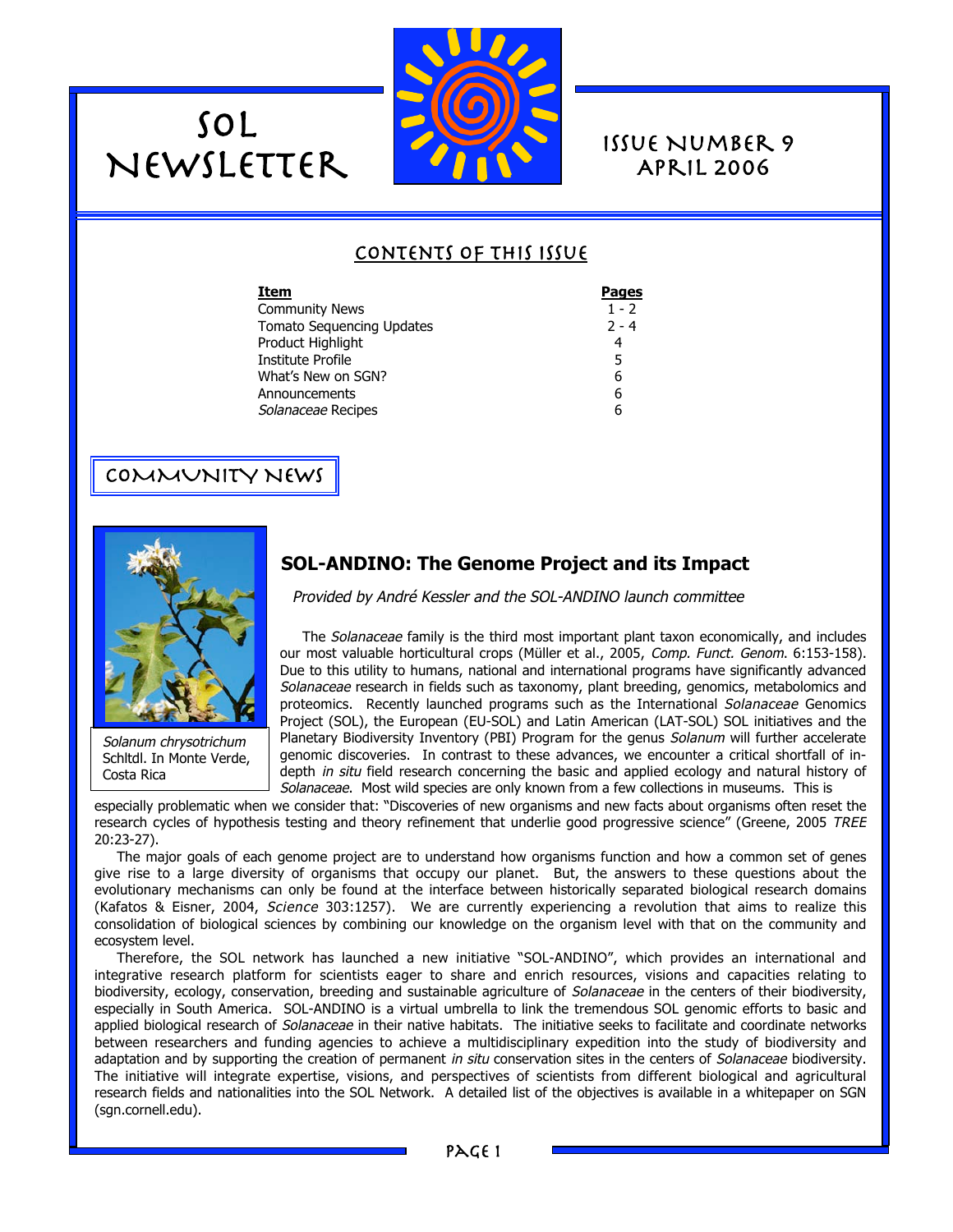Building for the future of plant science depends upon the development of an integrated, collaborative and diverse research community. The SOL-ANDINO network will help to provide the framework for the establishment of a shared vision that will enhance both biological and cultural diversity within the SOL community. If successful, this initiative has the capacity to make the SOL genome initiative live beyond its expectations. Partnerships forged across biological disciplines that have traditionally been separated and integrating our knowledge of plants across a broad scientific spectrum have the real potential to take plant science to a new and promising level.



The leaf beetle Lema trilinea. a Solanaceae specialist, on jimsonweed Datura wrightii

# **Tomato Chloroplast Genome Sequence**

#### Information provided by Sabine Kahlau

The sequencing of the tomato chloroplast genome has been completed. The accession number on the NCBI webpage is NC\_007898 and the sequence is available under the following link:

http://www.ncbi.nlm.nih.gov/entrez/viewer.fcgi??db=nucleotide&val=NC\_007898. The corresponding publication is not publicly available at this time, however, the preliminary reference is as follows: Sabine Kahlau, Sue Aspinall, John C. Gray and Ralph Bock, Sequence of the tomato chloroplast DNA and evolutionary comparison of Solanaceous plastid genomes, Journal of Molecular Evolution (in press).



# Tomato Sequencing Updates

#### **Chromosomes 1, 10, 11 (US)**

Contact: Joyce Van Eck (jv27@cornell.edu)

To date, fourteen BACs have been sequenced, and five are in the sequencing pipeline.

We have recently localized an additional eight BACs in FISH experiments using tomato SC spreads and will shortly post these data on SGN. This number includes the following BACs:

| 107D15 (sent for sequencing) |
|------------------------------|
|                              |
|                              |
|                              |

The fluorescence micrographs that follow illustrate some of our FISH results. Figure 1 shows the positions of two BACs, 119A16 (green) and 020F17 (red), on the long arm of chromosome 4. In this SC spread, the position of the centromere appears as a bright spot on the axis. The locations of two BACs on chromosome 11, 034I10 (red) and 323E19 (green), are shown in Figure 2.



**Figure 1**: Localization of BACs on chromosome 4.



**Figure 2**: Localization of BACs on chromosome 11.

 $PAGE 2 -$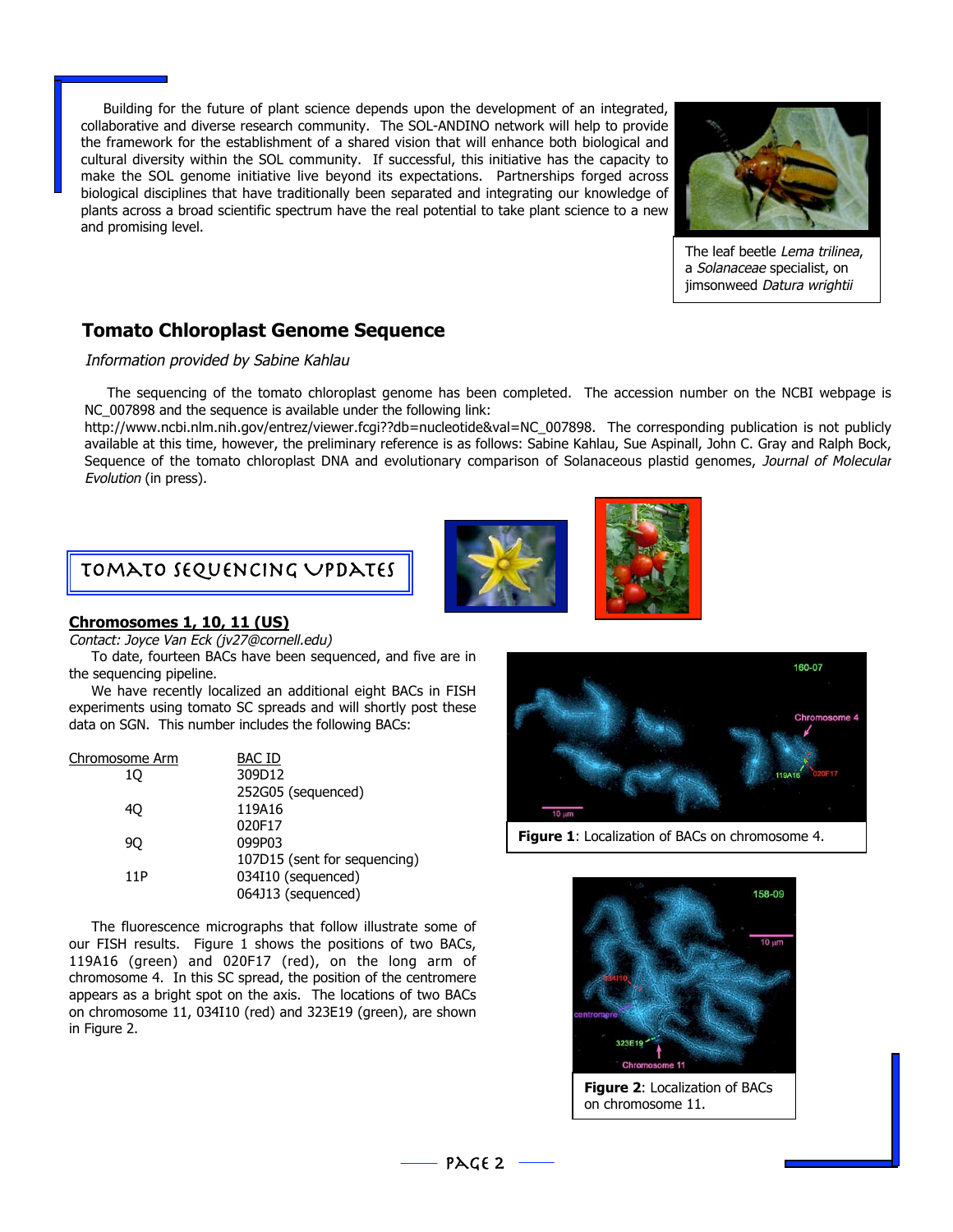#### **Chromosome 2 (Korea)**

#### Contact: Sanghyeob Lee (sol6793@kribb.re.kr)

To date, we have completed the sequence for fifty-four BACs (fifteen additional BACs from last month). Thirty-five BACs are in the pipeline. Currently, we are focusing on BAC extension using the BAC end sequences and doing Fiber FISH for confirmation of the extended BACs. I am quite interested in the UK's FPC contig because I strongly believe this will accelerate the BAC extension.

#### **Chromosome 3 (China)**

Contact: Chuanyou Li (cyli@genetics.ac.cn) Update pending.

#### **Chromosome 4 (UK)**

Contact: Christine Nicholson (ckb@sanger.ac.uk)

Selection of BACs to sequence the tiling path across chromosome 4 is made using both BES and fingerprint information. To date, a 337 kb contig of three overlapping clones has been sequenced at the Wellcome Trust Sanger Institute to HTGS Phase 3. This contig consists of three LE\_HBa BACs: 31H5, 119A16 and 198L24. In the case of neighboring clones in the tiling path, BACs are being finished 2,000 bp into the overlap to minimize redundancy. Three additional LE HBa BACs have undergone BAC verification by fingerprint and colony PCR confirmation and are currently being transformed into our current sequencing vector in Subcloning prior to Shotgun sequencing. The status of the chromosome 4-attributed BACs are being updated in the BAC Registry.

Two BACs have been localized to chromosome 4 in the Stack Lab and an additional eight candidates have been identified and verified for additional localization.

Our recent focus has been the generation of additional fingerprint data. We have undertaken the fingerprinting of the SL MboI library, reproducing the original agarose gel fingerprinting technique from AGI that was utilized for the LE\_HBa library in order to allow comparison and integration of the two datasets. The number of potential contig merges from the new fingerprint data cannot be predicted at this stage. It is certain that the information will make the SL\_MboI clones "visible" in our FPC map and the larger insert size of the SL\_MboI clones (135kb) compared with 117kb of the LE\_HBa library) should provide an efficient substrate for sequencing. At present, the agarose gels are being processed through the Image software. We estimate to incorporate the additional fingerprint data into FPC at the start of May 2006; these data will be made available to the whole community at that time.

#### **Chromosome 5 (India)**

#### Contact: Akhilesh Tyagi (akhilesh@genomeindia.org)

The Indian Initiative on Tomato Genome Sequencing is currently involved in sequencing twenty BAC clones from chromosome 5, anchored to chromosome specific markers (CT101, T1252, C2-At1g60200, cLET-8-B23, T0876, cLED-8-G3, BS4, T1592, T1360, T1777, T1541, T1584, TG69, CT130, TG185, TG597, cLEX-13-G5 and T1746). Sequencing of BACs has progressed to various stages. Whereas, BACs C05HBa0179E24, C05HBa0027B05, C05HBa0058L13, C05HBa0169M21, C05HBa0334K22, C05HBa0166A02, C05HBa0168B11, C05HBa0040C21, C05HBa0131D04, C05HBa0108A18, C05HBa0245E05,

C05HBa0251J13 are at phase I level, sequencing of C05HBa0042B19, C05HBa0051A13, C05HBa0006N20, SL\_MboI0077G20, C05HBa0006N20, C05HBa0239D11 has progressed to phase II level. Sequencing of C05HBa0191B01, C05HBa0179K09 and C05HBa0261K11 has reached phase III level.

#### **Chromosome 6 (The Netherlands)**

Contact: Sander Peters (sander.peters@wur.nl)

The Dutch initiative, supported by the Centre of Biosystems Genomics, aims to sequence tomato chromosome 6 by a BAC-by-BAC walking strategy. This strategy is supported using a Sequence Tagged Connector approach as outlined in Peters et al., Plant Physiol., 140:805-814. It involves the use of BAC end sequences from three different BAC libraries made available by the US part of the SOL Initiative, and high resolution nonselective AFLP fingerprinting. Using this approach, we have made progress on identification and extension sequencing. FISH, carried out by the group of Dr. Hans de Jong at the Laboratory of Cytogenetics, Wageningen University Research Centre, has been used to confirm the chromosome 6 locations of seed BACs. At the Plant Research International thus far, thirty-five seed BACs have been sequenced. Currently, thirteen seed BACs are in the sequencing pipeline. BAC sequences are annotated, uploaded and are available at SGN.

With high resolution non-selective AFLP fingerprinting carried out by Keygene, fourteen seed BACs have been screened for possible extension. Using BACs from three different libraries, we have identified five MboI BACs, nine HindIII BACs, and four EcoRI fingerprinted BACs having a minimal overlap and maximal extending insert. From this set we have sequenced three extension BACs and compared their overlapping sequences. The sequence overlaps prove to be without discrepancies and confirms the true nature of the overlapping extension BACs.

#### **Chromosome 7 (France)**

Contact: Farid Regad (regad@ensat.fr)

Sixteen seed BACs were selected based on mapping or FISH data. To date, ten of these clones have been sequenced: HBa0002D20, HBa0023C09, HBa0049P16, HBa0095C18, HBa0166A09, HBa0215P04, HBa0230E07, HBa0309B15, HBa0309F18, HBa0325D07 and the remaining clones are currently in the sequencing pipeline: HBa0033O01, HBa0037F23, HBa0059P18, HBa0130B18, HBa0241F16, HBa0308M01.

Seven new clones are in progress of sequencing. Two clones (HBa0002M15, HBa0037G17) were selected based on mapping data and the China FPC update. The five other clones are overlapping BACs selected from the clones mentioned in brackets: HBa0195N01 (HBa0002D20), MboI0031B19 (HBa0325D07), HBa0076M21 (AJ303345, Rossberg et al. 2001, Plant Cell, 13:979), HBa0172P03 (HBa0062O11, Van der Hoeven et al. 2002, Plant Cell, 14:1441), MboI0119A22 (HBa0309B15).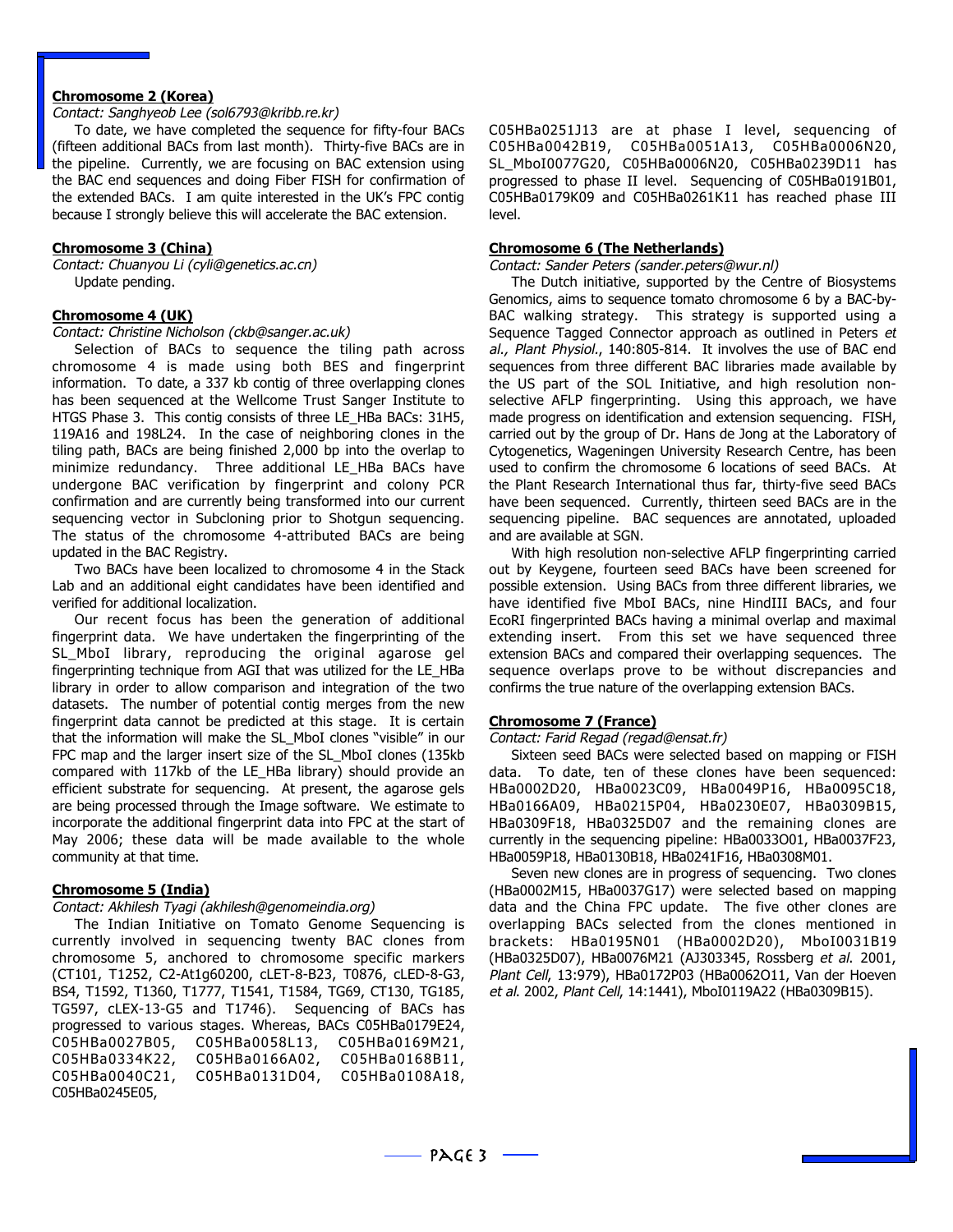### **Chromosome 8 (Japan)**

#### Contact: Erika Asamizu (asamizu@kazusa.or.jp)

We finished sequencing eighteen BACs making the total length to 2,274,432 bases. One BAC is in Phase 2 and another is in Phase 1. Currently, five additional BACs are in the sequencing pipeline. The first round of BAC extension was performed for fourteen finished BACs. We found that twelve of them could be extended with the maximum overlap of 20 kb. To select additional BACs for sequencing, we are planning to make a 3D DNA pool of LE-HBa, SL-MboI and SL-EcoRI BAC libraries, which enables PCR screening.

#### **Chromosome 9 (Spain)**

Contact: Antonio Granell (agranell@ibmcp.upv.es) Update pending.

#### **Chromosome 12 (Italy)**

Contact: Mara Ercolano (ercolano@unina.it)

To date, fifteen seed BACs have been validated following several verification procedures. Sequencing has been completed to Phase 3 for two seed BACs (Le\_HBa0032K07 and Le\_HBa0021L02) and to Phase 1 for two other seed BACs (Le\_HBa0140M01 and Le\_HBa0161H10). An additional three seed BACs (Le\_HBa0026C13, Le\_HBa0075C18 and Le\_HBa0163O04) are currently in the sequencing pipeline. The SGN BAC-end database was screened by BLASTN in order to move out of three sequenced BACs. In all cases, the analyses gave multiple hits from all three BAC libraries and twenty-six candidate overlapping BACs have been ordered. A program complementary to the SGN Online BLAST Interface is being developed to allow a more efficient choice of the overlapping BAC clones. A second sequencing pipeline is being assembled at ENEA and will be ready in the course of the summer.



## **TempliPhi Amplification Kits**

#### Contributed by Song-Bin Chang

We thought it would be good to share this information with all of you because it has proven to be very useful for DNA amplification.

At times, we have had trouble obtaining sufficient amounts of BAC DNA for Fluorescence In-Situ Hybridization (FISH) due to a low yield of BAC DNA after isolation from culture. A few months ago, Dr. Vicky Fernandez from Spain introduced us to TempliPhi Amplification Kits (http://www1.amershambiosciences.com/APTRIX/upp01077.nsf/Content/autodna\_templiphi\_intro). TempliPhi Kits can multiply nanograms of circular BAC DNA templates to micrograms using bacteriophage Phi29 DNA polymerase and rolling circle amplification. Amplified product from BAC DNA can be used directly for FISHing and amplified DNA from subcloned plasmids can be utilized directly for sequencing. We have done several runs of BAC DNA amplification using the TempliPhi kit, and it always gives sufficient yields of DNA suitable for FISH. It costs less than \$10 for a BAC DNA amplification. If a larger amount of template DNA is used, say 40 ng rather than the 10ng recommended, a larger yield is obtained with the same amount of reaction mixture. However, be sure that your DNA is circular!! For more practical details, please contact Dr. Song-Bin Chang (sbchang@lamar.colostate.edu) or the GE Healthcare website listed above.

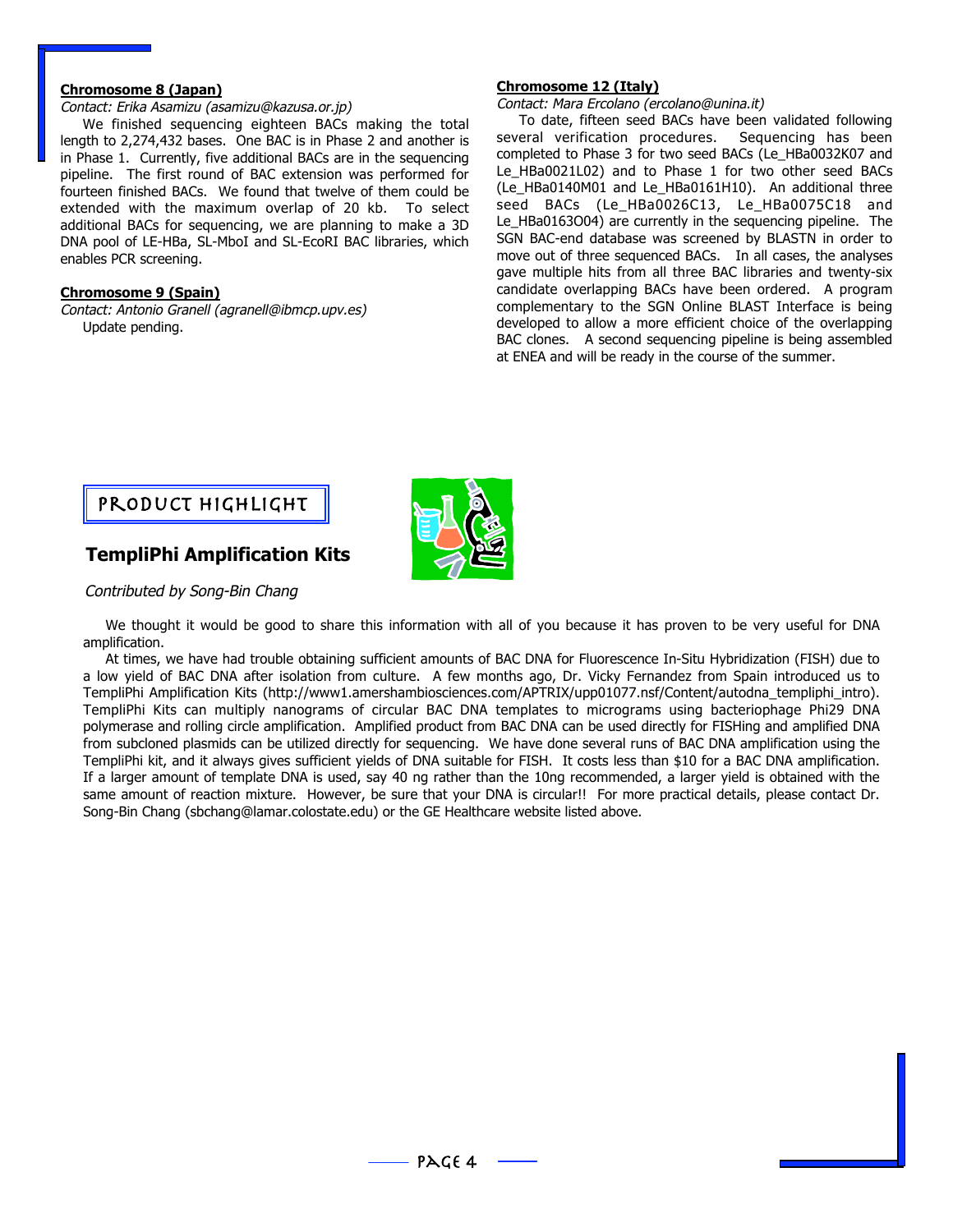# Institute Profile

## **The Chile Pepper Institute**

#### *Contributed by Danise Coon*

The Chile Pepper Institute (www.chilepepperinstitute.org) is a research institute in the College of Agriculture and Home Economics at the New Mexico State University (NMSU). It has established itself as the world's premier research based resource center for chile pepper (Capsicum), and is the only institute in the world that is specifically dedicated to chile pepper. The goals of the institute include: education through ever-expanding informational resources, disseminating the





Diversity in chile pepper germplasm

publishing "The Chile Pepper Institute Newsletter," providing an international information clearing-house and archive of publications, preserving chile germplasm of both cultivated and wild species, and advancement of chile



Participants of the ASSURED Program

studies. The building where the institute is housed is known as the Chile Pepper Institute's Center for Chile Education. This center has become the premier source of information regarding chile peppers and has a Chile Library with more than 750 books, live chile plant displays, exhibits on current NMSU chile research, chile art, the institute's "Hall of Flame", an interactive informational and educational chile pepper kiosk, and other related educational information. The institute provides an exclusive educational website that houses the greatest wealth of information regarding chile, including digitized downloads of The Capsicum Eggplant Newsletters and the EUCARPIA proceedings.

> The institute provides many chile pepper educational programs. The Agricultural Science Summer Undergraduate Research Education and Development (ASSURED) Program was launched in the summer of 2003. It started as a 2-year National Science Foundation grant to help guide students from a farm-labor background into science and a science career path. The program has grown and will be funded for an additional three years. A highlighted program is the annual Teaching and Demonstration Garden, which is a unique environment created to present the wonders of chile peppers in a

garden setting. This is an educational facility operated in partnership with the NMSU Chile Pepper Breeding and Genetics Program. It is the world's only garden dedicated exclusively to chile peppers. The garden is in its prime July-October and open to the public for self-guided and guided tours which can be arranged by contacting the institute.

#### **Contact Information**

Danise Coon Program Coordinator - Chile Pepper Institute New Mexico State University Phone: (505) 646-3028 e-mail: hotchile@nmsu.org www.chilepepperinstitute.org



Display of ornamental chile peppers

 $PAGE$  5 -